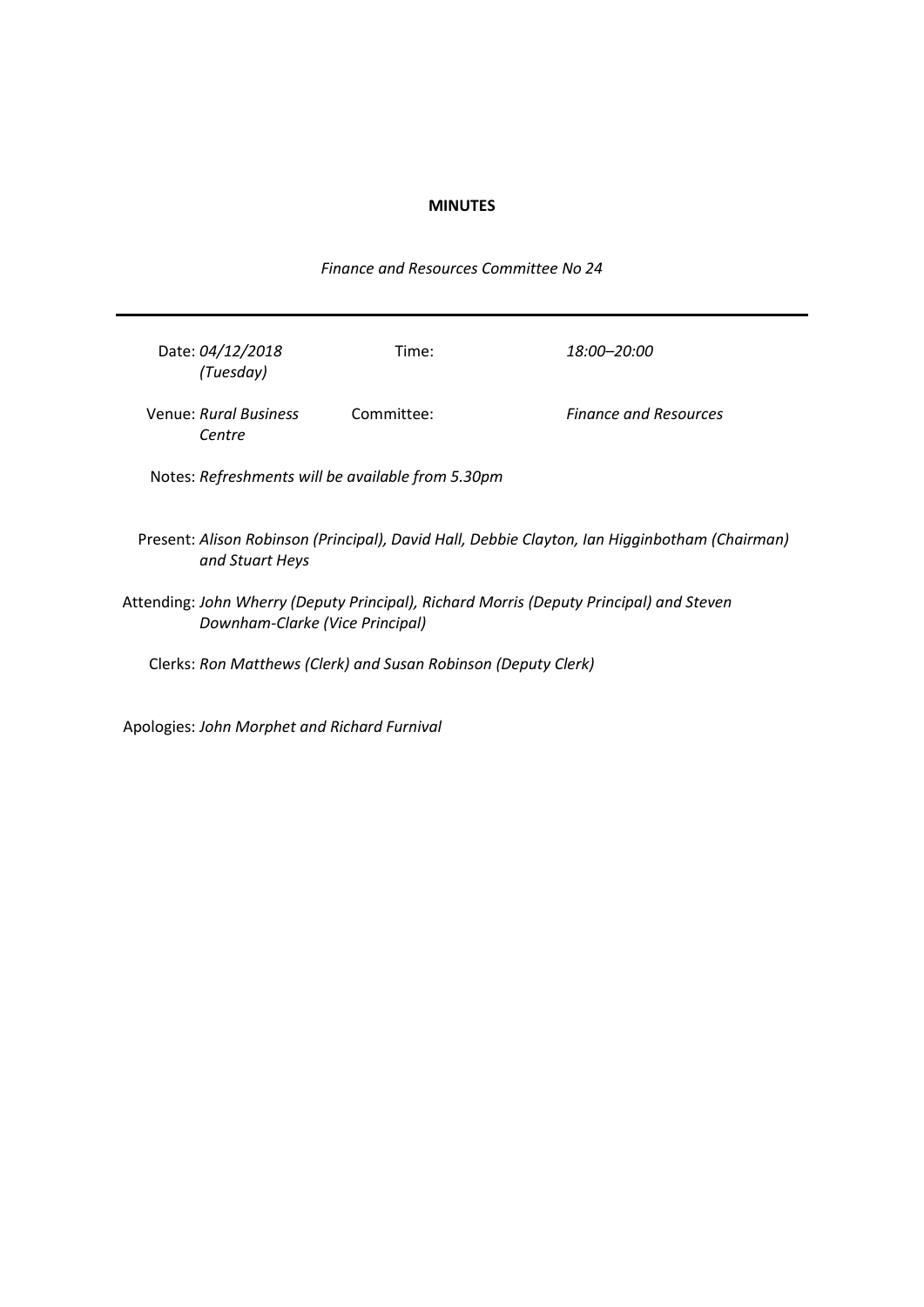*Public* Minutes

Item description:

#### **81.18** *Decision Attendance of College Management Staff and External Auditors*

Section 8.2 of the current Constitution and Terms of Reference for the Finance & Resources Committee states:

*College management and / or consultants may attend meetings by invitation in an advisory capacity.*

The Chair welcomed the external auditor, Lisa Randal and internal auditor, Anna Spencer-Gray to the meeting.

# **Resolved:**

**That College Management Staff and representatives of the External Auditors attend the meeting.**

#### **82.18** *Apologies for Absence*

*Record*

Apologies for absence had been received from Richard Furnival and John Morphet.

#### **83.18** *Public Minutes of Previous Meeting*

*Decision*

The public minutes of the Finance & Resources Committee meetings numbers 23 held on 18 September 2018 (published on the extranet) were signed and agreed as a true and correct representation of the meeting.

#### **84.18** *Declarations of Interest*

*Record*

There were no declarations of interest made in respect of items on the public agenda.

#### **85.18** *Appointment of Vice Chair*

*Decision*

The Committee gave consideration to the appointment of a Vice Chair for the remainder of the current academic year.

Following due process, it was

**Resolved:**

**That Richard Furnival be appointed Vice Chair of the Finance & Resources Committee for the remainder of the academic year with immediate effect.**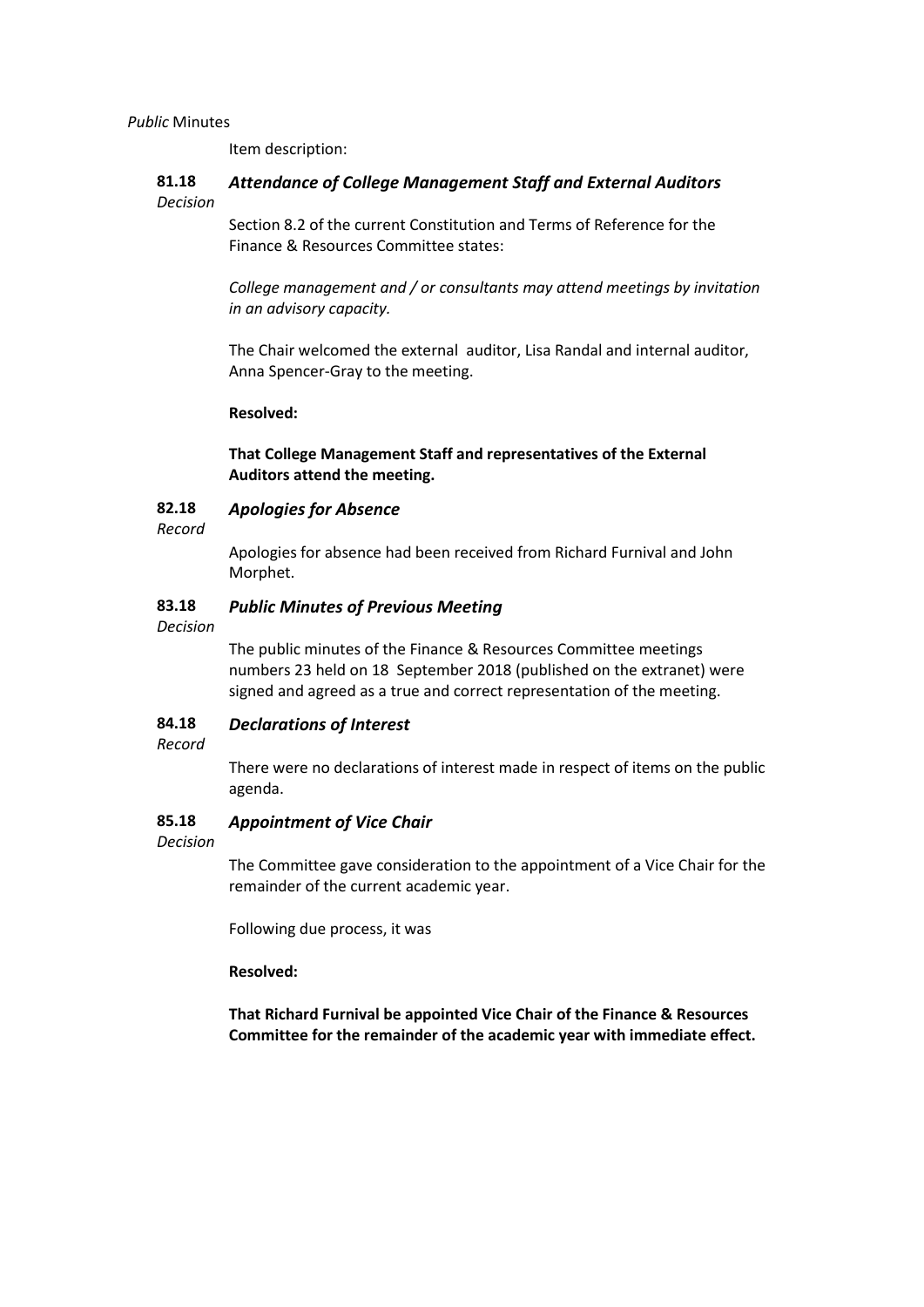#### **86.18** *Strategic Plan Progress Report*

*Decision*

The Committee gave consideration to the Strategic Plan Progress Report for the Finance and Resources Committee. Alongside the report they referred to the summary the DP Finance & Corporate Services had prepared to the Financial Statements and Audit findings reports at item 87.18 and data from the Financial Position Statement Report, item 90.18.

The key performance indicators related to recruitment, the Capital Plan, Human Resources Statistics and financial performance.

Recruitment for 16 to 18 year olds was below target at this point but once recruitment was completed for all schemes, it was anticipated that the target would be reached. This would secure income for the next academic year as funding was lagged which in turn meant the income for this academic year would remain unaffected.

Higher Education numbers were below target but the first year intake was up on the previous year. Recruitment to part time courses was on target and with semester 2 recruitment it was hoped the financial targets would be met.

In response to questions about the negative adjustment to the figures since the presentation at the Corporation meeting in October, members and management discussed planned investment in data systems to incorporate different aspects of operational need. The Data Strategy Group was taking actions forward.

Apprenticeships recruited to roll on roll off programmes. Numbers were meeting targets though income had dropped to plan due to the inability to collect some maths and English funding following the audit claw back. Members received assurance that external training and new systems being put in place would rectify this and improve in-year arrangements and payments. This training incorporated claims for learning support funding. Members noted good progress towards challenging targets. Members were informed that from August to 30 November 2018 there had been 288 (152 in the same period last year) enrolments, 117 to levy paying organisations and 171 were non levy payers. Key performance indicators on delivery of the capital plan and staff sickness were being met.

Financial performance was down on target for the farm and commercial services. The turnover was below target, other financial targets were met.

Members expressed appreciation of the open and transparent and detailed information provided.

### **Resolved:**

**That the Strategic Plan Progress Report be received.**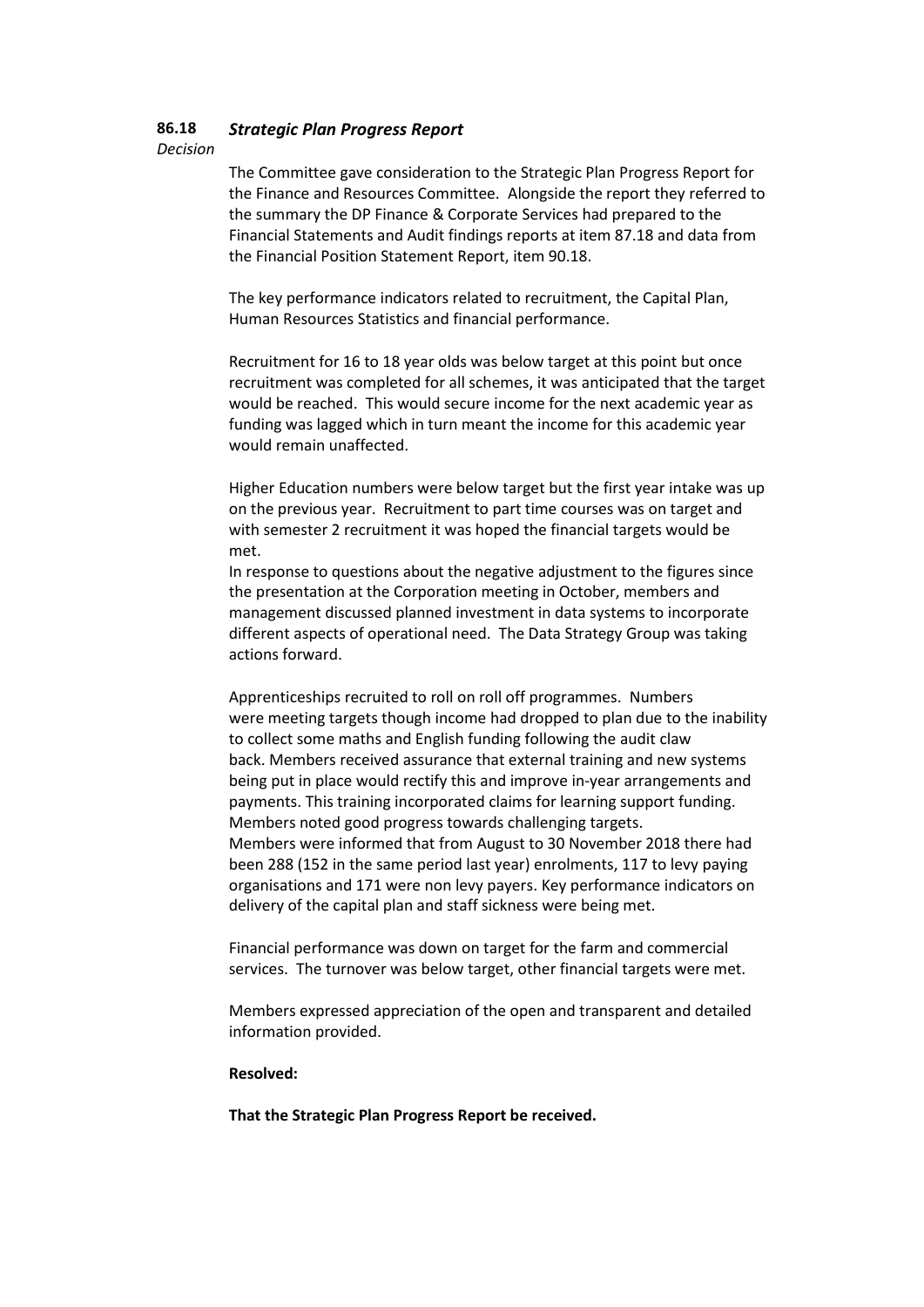#### **87.18** *Decision the Year Ended 31 July 2018 and Audit Findings Report Financial Statements Auditors Report and Financial Statements for*

This item was taken prior to item 86.18, Strategic Plan Progress Report.

# **The Audit Findings Report for the year ended 31 July 2018**

Anna Spencer-Gray spoke to the report.

The Audit Findings report highlighted key points

- RSM having nothing to report in respect of additional audit, accounting and regularity issues identified during their audit and regularity work (page 7).
- No unadjusted or adjusted misstatements in the financial statements (page 8).

The Auditors Report within the Financial Statements report that the financial statements (pages 24 and 25):

- give a true and fair view of the state of the College's affairs as at 31 July 2018 and of the College's surplus of income over expenditure for the year then ended; and
- have been properly prepared in accordance with United Kingdom Generally Accepted Accounting Practice

The Committee had received the Management Accounts for the year ended 31 July 2018 at their meeting of 18 September that reported an annual surplus, after FRS102 pension adjustments, exceptional restructuring costs and surplus on disposal of assets of £13k. At this time, it was reported that the final position for the year would be impacted by the valuation of farm stocks that was yet to be completed, outcomes of the ESFA Funding Audit that was ongoing, educational achievement for the 17/18 academic year from sub-contractors, that would increase income.

The final position reported within the financial statements is a loss of £39k.

The principal movement had been the outcome of the ESFA audit which had resulted in a claw back of £121k in total.

# **Cash Flow:**

In addition to understanding the reported deficit for the year Governor's attention was drawn to the College's Statement of Cash Flow (page 29 of the Financial Statements), which excludes non-cash expenditure such as depreciation, amortisation of grants and pension adjustments.

At 31 July 2017 the College had cash balances of £4.87m, and by the 31 July 2018 this had risen to £6.18m, recognising that the College activities generated a net cash inflow of £1.31m during the year.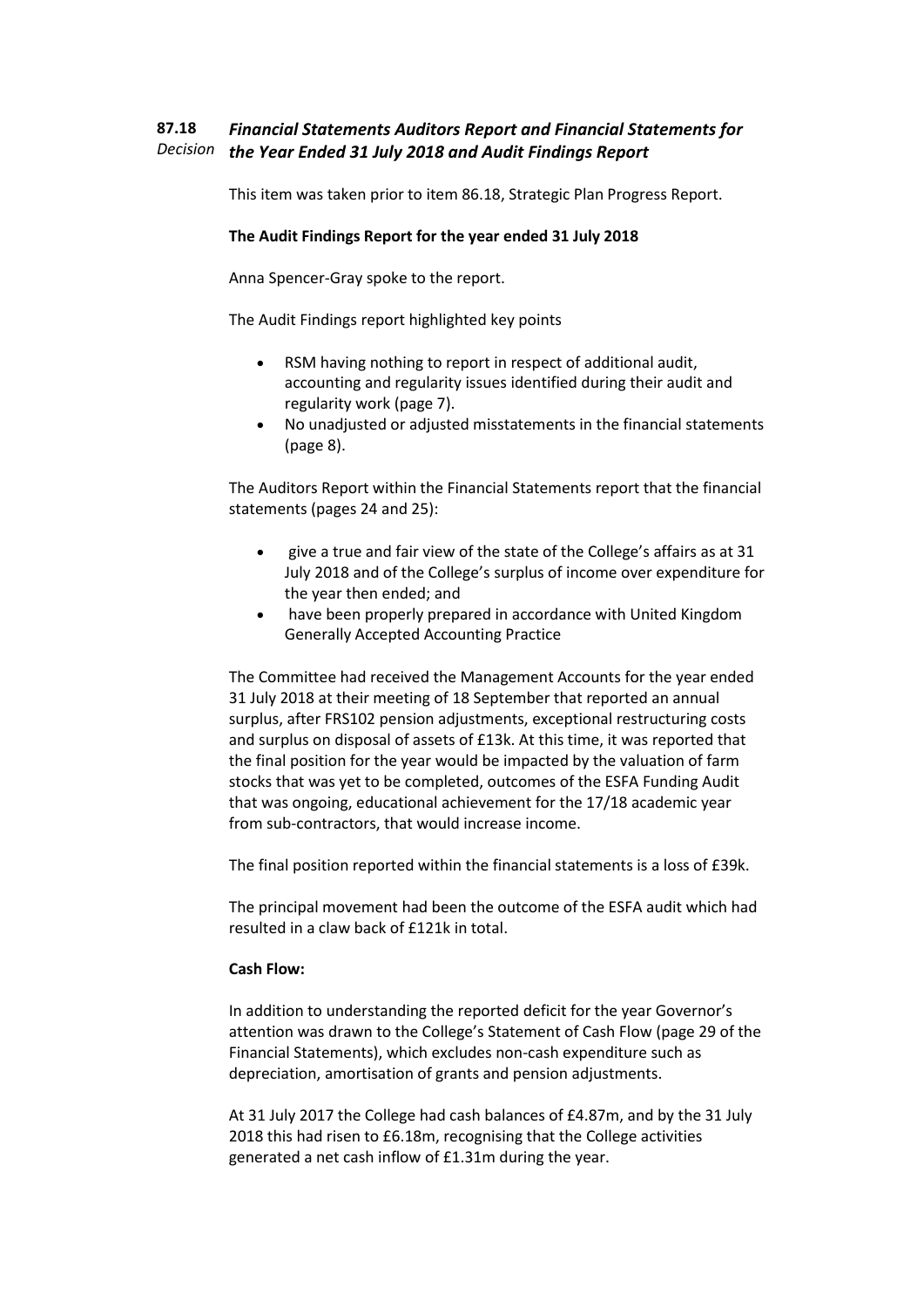This net cash increase of £1.31m is after repayment of £551k of loan and finance lease instalments and represents a net inflow of £1.81m from operational activities and capital expenditure confirming the day to day operation of the College continues to be cash generating.

### **Accounting Policies:**

The external auditors raised at the Audit & Governance meeting that the College has some Specialist Teaching Equipment, Motor Vehicles, and Computer equipment assets that are fully depreciated though continue to be in use (Page 6 of Audit Findings report). The auditors have not made an audit recommendation or formal query regarding this but commented that this could be an indication that the depreciation lives / forecast economic life of assets are being underestimated, effectively too prudent, and potentially therefore accelerating the depreciation charge to the Statement of Comprehensive Income (Income & Expenditure Account).

The auditors comment is therefore not about the total deprecation charge over an assets life but the speed of which assets are depreciated by the College. The asset lives we adopt are:

Specialist Teaching Equipment – 5 years Motor Vehicles – 5 years Computer equipment – 3 or 5 years

The asset lives above are consistent with previous years for Myerscough College, with peer Land Colleges, and consistent with the model Financial Statements produced by the AoC.

It is recognised that Myerscough has assets that are in use and continue to operate that have been fully depreciated e.g. pool cars that are over 10 years old with high mileages that continue to be economic to operate though realistically of negligible value if we were to dispose of them. The Principalship has also discussed with Governors that we have Computer Equipment that is over 5 years old and ideally would be replaced, though due to the economic environment replacements are purchased only as needed. Consequently, we do have c 400 PCs that are over 5 years old, again the fully written down value reflects the potential disposal value of these machines.

In response to questions members were assured of challenge from the auditors and College Management through networks to the acturial valuation of the pension fund which affected the colleges liability and so annual adjustment to the accounts.

Members commented on Corporation tax liabilities noting an increase in the threshold for non primary purpose income had been announced to £80k so allowing more leeway.

The Auditor commented that the audit had been a smooth process and commended the College's preparations and quality of work with information produced to a high standard and thanked Janet Whiteside and the Finance team for their help and assistance.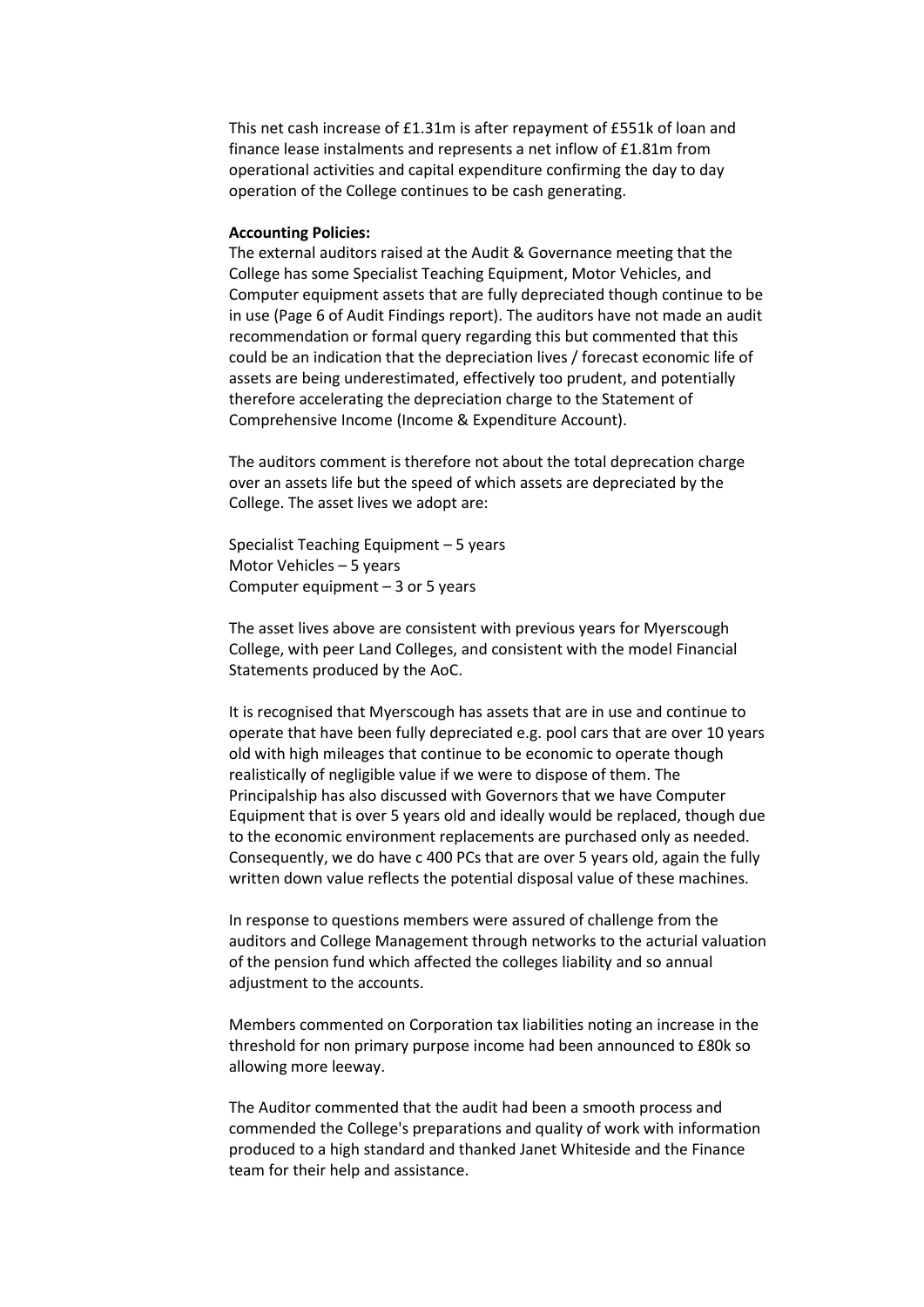Members expressed satisfaction with the discussions and agreed an external audit representative would not be required to be in attendance at the Corporation meeting on 11 December 2018 when the accounts would be presented for final approval by the Chair of Finance & Resources Committee.

### **Resolved:**

- 1. **That the existing economic lives of assets continues to be applied as the rates fairly represents the depreciation of the assets value to their open market realisable value.**
- 2. **That the Financial Statements for the year Ended 31 July 2018 are recommended for approval at the Corporation meeting 11 December 2018.**

#### **88.18** *Decision Myerscough College Financial Plan 2018 - 2019 & Financial Health*

The Education and Skills Funding Agency had received the College's Financial Plan for 2018 - 2020 and confirmed the Financial Health of the College remained ''Good''. Members noted the grade was at the high level of ''Good'', close to ''Outstanding''.

The financial dashboard incorporated key performance indicators and measured those against target benchmarks and benchmarks achieved in the sector. The only area where College fell below the mean was for total borrowings as a percentage of income.

Members noted a positive report.

**Resolved:**

**That the Financial Plan 2018 - 2019 be received.**

#### **89.18** *College Procurement Practices*

*Decision*

Members gave consideration to the report of the Internal Auditors, RSM, commissioned by the Committee at its last meeting, to report on the College procurement processes and best practice in the sector.

The auditor, Lisa Randall introduced and spoke to the report. Members discussed it at length bringing management into the conversations too, with the staff perspective reflected through the input of the support staff Governor.

The review resulted in an overall recommendation to maintain an effective devolved structure and accountability framework over Procurement. Short, medium and long term considerations were defined.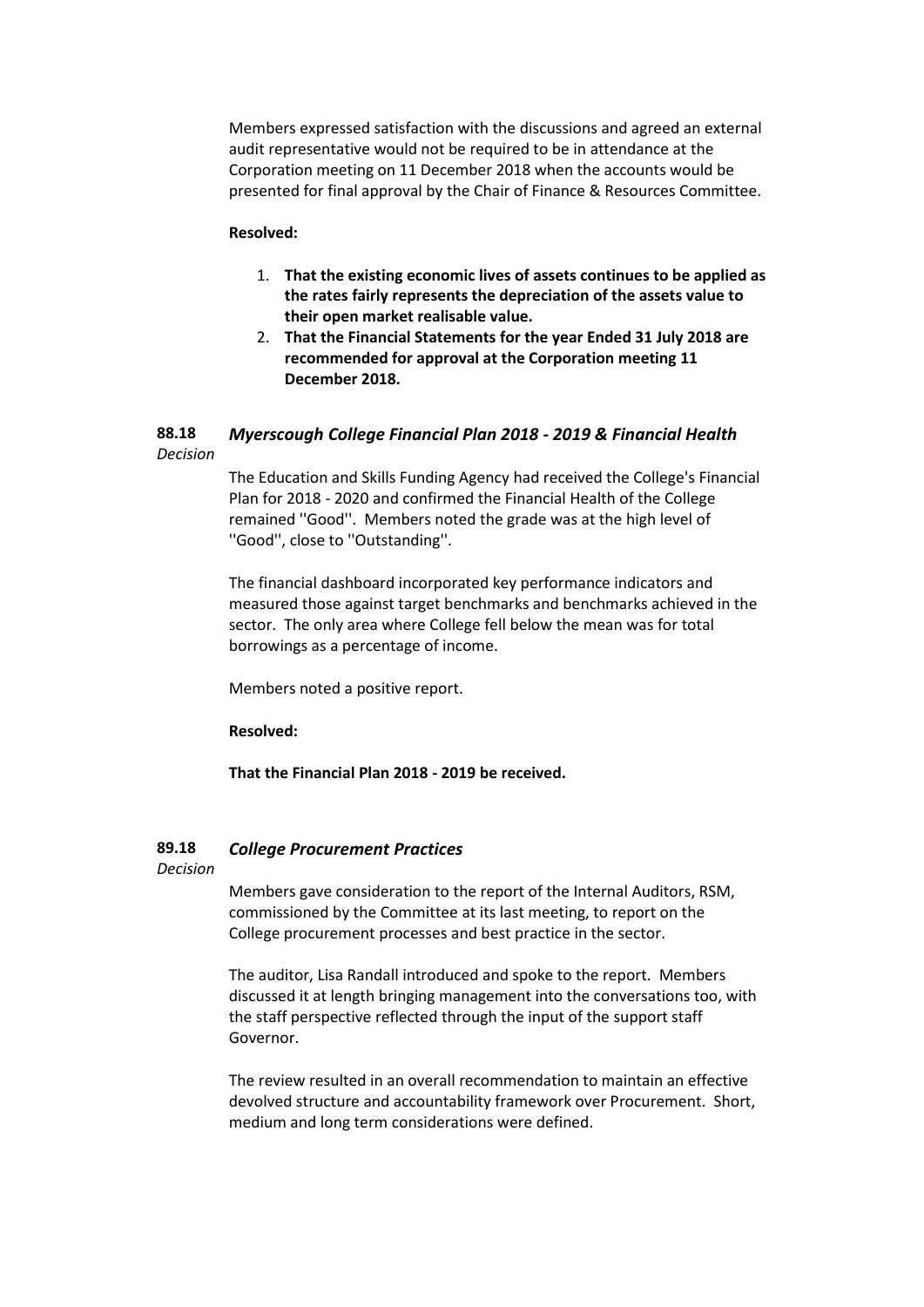The options presented:

- 1 Do nothing retain the current process and structures
- 2. Investment in a new automated integrated purchase to pay system
- 3. Investment in a new system and the centralisation of all purchasing
- 4. Investment in a new system and a hybrid process

The report provided 12 considerations for Management to act on and a road map timeline with actions allocated to Principalship, procurement officer and Finance team.

In their conversations members sought to understand the systems as they ran at present, how to move forward and what best practice was. They looked at matters of culture, positive reinforcement and engagement, system and staff investment, historical behaviour, staff development and training, awareness of responsibilities, communication, legal framework and financial implications.

They noted the overspends were made in the interest of the business need and that previously contingencies had been brought in to make these payments.

Members noted the budget setting process linked to curriculum planning and that a changing culture and approach linked with new working practice in the Finance Team would provide support. There was a discussion on the qualifications in the Finance Team in relation to qualified accountant status and the needs of the College.

Members were informed that it would take time and resources to ''fix'' the current paper based system which would take staff away from the work required to implement new systems.

They noted that the report was in its 8th version and College had felt the need to return for modifications.

It was agreed the strategic decision for change and investment in Finance systems was being progressed and that the operational matters should be at the discretion of Management with the additional resource of a temporary full time procurement officer.

### **Resolved:**

- **1. That a revised Procurement Report be submitted to Corporation**
- **2. That a temporary full time Procurement Officer be appointed**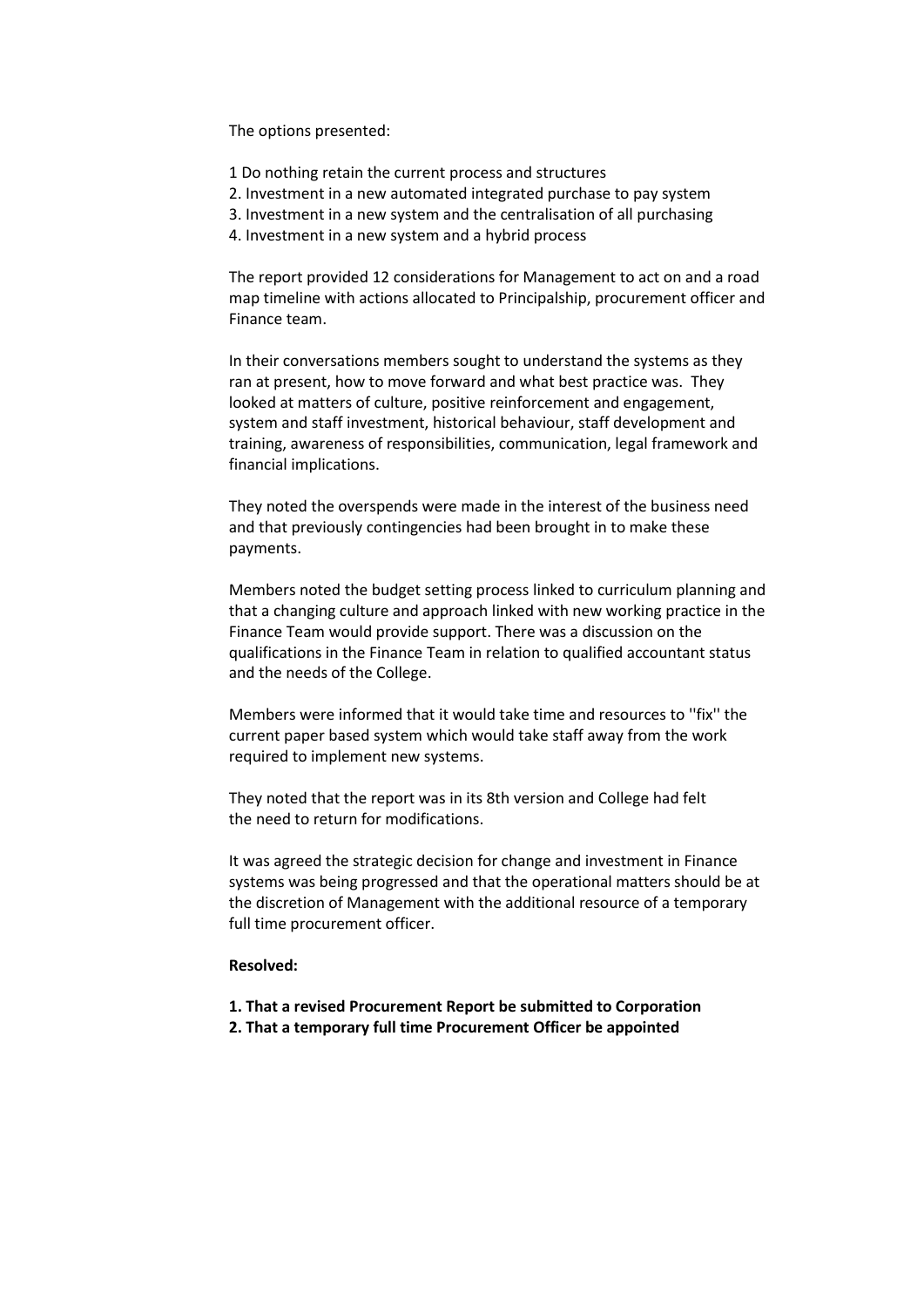#### **90.18** *Decision Financial Position Statement for the Period Ended 31 October 2018*

Aspects of the Financial Position Statement which included investment funds and cash flow was discussed at item 86.18, Strategic Plan Report. The results for the period ending 31 October 2018 showed a deficit of £45K against a phased budget deficit of £77k

Overall income to date is lower than budget by £245k. The key income variances are that education including sub contract income is 64k (1.3%) less than budget and apprenticeship & Skills including sub contract income is £171k (23.4%) below budget.

The balance sheet was healthy with cash balances of £7.6 million and cash days of 96.8 Interest rates were marginally higher than the same period last year, reflecting the increase in Bank of England rates by 0.25% on 2 August. Two new accounts with Nationwide Building Society had been opened in November in accordance with the Committees decision at its last meeting. The Principal and Deputy Principal of Finance & Corporate Services have commenced placing funds in the new accounts to ensure we retain a minimum of £3m instant access whilst maximising returns.

As Governors will recognise from the budget approval process the 2018/19 year financial performance will be challenging though performance within budget at this stage is positive in the short term. The key financial challenge is to complete the review of apprenticeship delivery to enable funding to be drawn for English & Maths and learning support.

Members concurred with Management's decision to bring in a consultant to lead on delivery of the Adult Education Budget. The consultant was at extra cost but benefit should out-way the cost and the approach should lead to some subcontracted provision being brought back in-house. There was opportunity within the short courses offer to promoted adult education fundable courses.

### **Resolved:**

**That the Financial Position Statement for the period ended 31 October 2018 be received.**

#### **91.18** *Decision Myerscough Ventures Report for the Period Ended 31 October 2018*

The Committee gave consideration to the Myerscough Ventures report for the period ending 31 October 2018.

At the end of the first three months the income contribution from Myerscough Ventures was bellow profile providing a total contribution of £212,168. With inclusion of the Farm, which was not part of Ventures but was routinely reported at this part of the meeting as a commercial activity, the total was £132,140.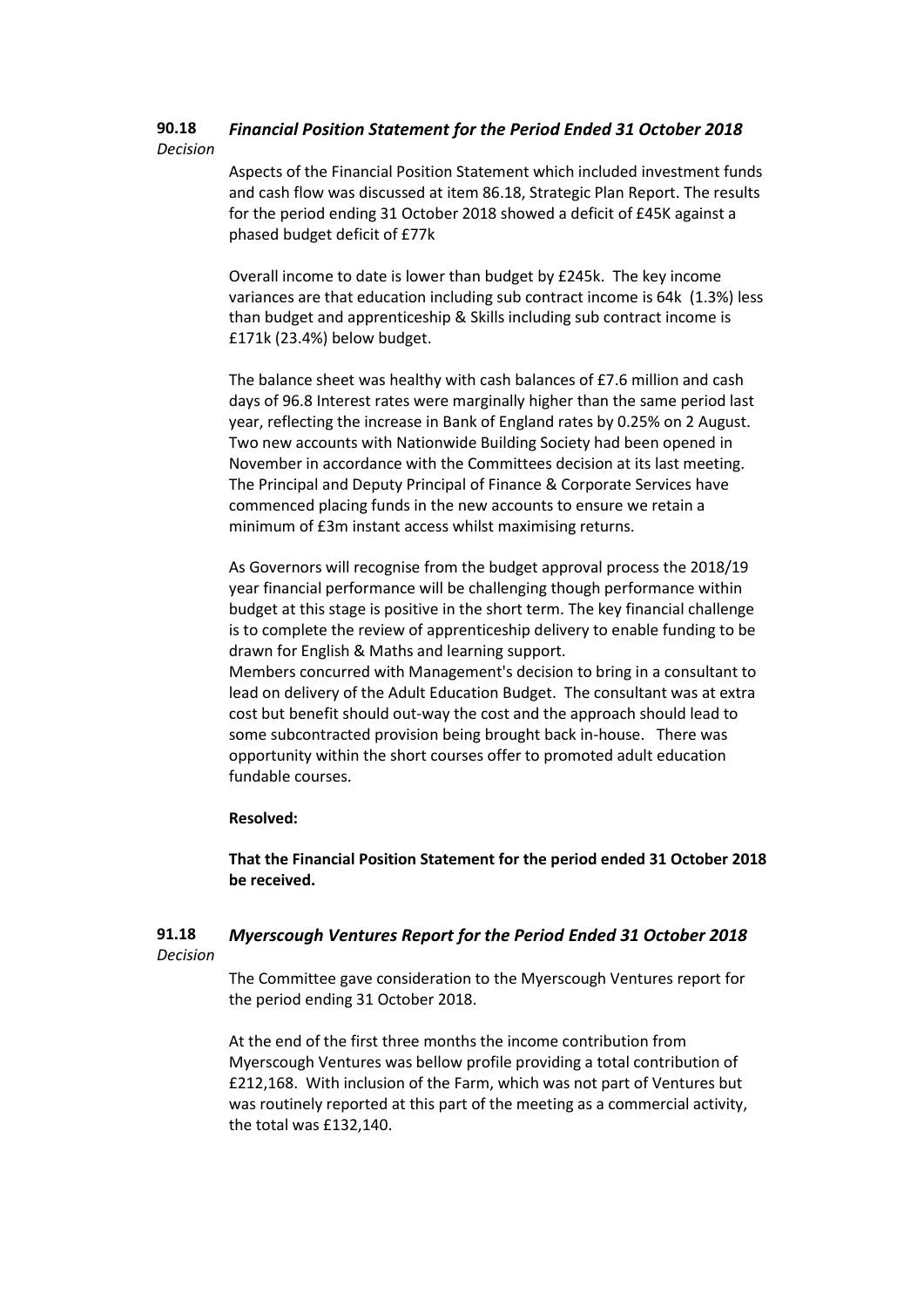Contributions to overheads was shown after the allocation of the direct costs associated with the activity.

**Equine Operations** - The livery occupation was lower than anticipated though a high profile sell out event at the international arena had generated excellent social media publicity and increased revenue at the My-tack shop.

**Sports and Golf Academy** - A good start to the year.

**Residential Operations** -Occupancy was down on the previous year. Low demand for twin bedded accommodation. A five year strategy will be developed to ensure the offer aligns with demand.

**Catering Operations -** The area was behind target due to lower numbers of residential students and a timing issue in relation to release of bursary funds.

**Horticulture** - The area was behind profile. Tours remained popular.

**Stumble inn** - External bookings are strong.

**Events -** The area was inline with target. There were high levels of enquiries for summer bookings.

**Farm -** The Farm had a larger than budgeted negative contribution to budget. The new team was now in place which would reduce reliance on contractors. The main variances from budget was milk income and lamb income. Members received explanations and noted the monitoring report.

The Food, Farming Innovation & Technology Centre (FFIT) Lancashire Growth Deal Claim progress Report was included. Members noted progress to targets, with the key challenge being student recruitment.

The Committee noted the explanations and the focus on primary purpose of the College.

Myerscough Ventures continued to make a positive contribution to the College.

### **Resolved:**

**That the financial performance report on Myerscough Ventures for the period ended 31 October 2018 be received.**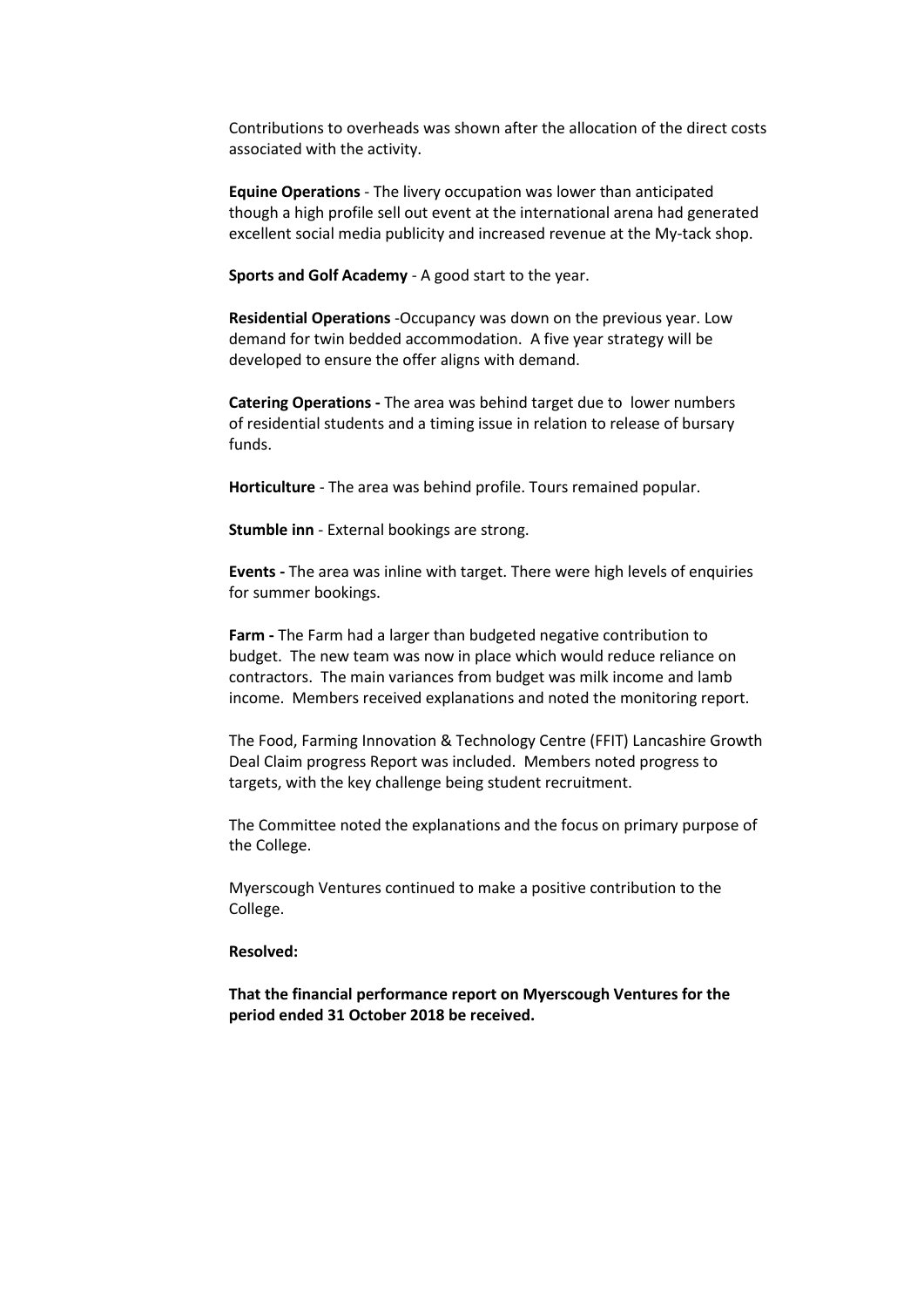#### **92.18** *Tuition Fees 2019/2020*

### *Decision*

Members gave consideration to the proposed Further Education full and part time tuition fees for 2019/20 for Adult Learners, overseas students and students expected by the ESFA to co-fund their course fee.

The proposal was for increases to be in line with inflation where appropriate, with fees not exceeding the Advanced Learner Loan maximum published by the ESFA.

# **Co-Funded Learners**

For any adult on a full time FE course that is subject to co-funding the learner is currently required to pay £1,335.

# **Students Eligible to apply for an Advanced Learner Loan (ALL):**

A maximum amount for an ALL is set by the ESFA. The ESFA did not increase the maximum amounts for 2018/19 and has not to date published notification of an increase in ALL limits for 2019/20. In the event that ALL maximum amounts are increased the College will seek to increase fees, subject to price sensitivity.

Fees and curriculum for part-time courses are kept under review and will be set to maximise income, recognising market price sensitivities, maintaining a 50% contribution to College overheads.

# **Resolved:**

**That the FE Tuition Fees be commended to Corporation for approval.**

#### **93.18** *Capital Expenditure Report as at 31 October 2018*

*Decision*

Finance & Resources Committee gave consideration to the Capital Expenditure Report to 31 October 2018.

Total expenditure against the annual budget of £1,566k for 2017 / 2018 amounted to £244k at 31 October 2018.

The Committee noted the detail and progress made on the capital projects and that the report was in line with expectations and to agreed tolerances.

# **Resolved:**

**That the report on Capital Expenditure for the period ended 31 October 2018 be received as submitted.**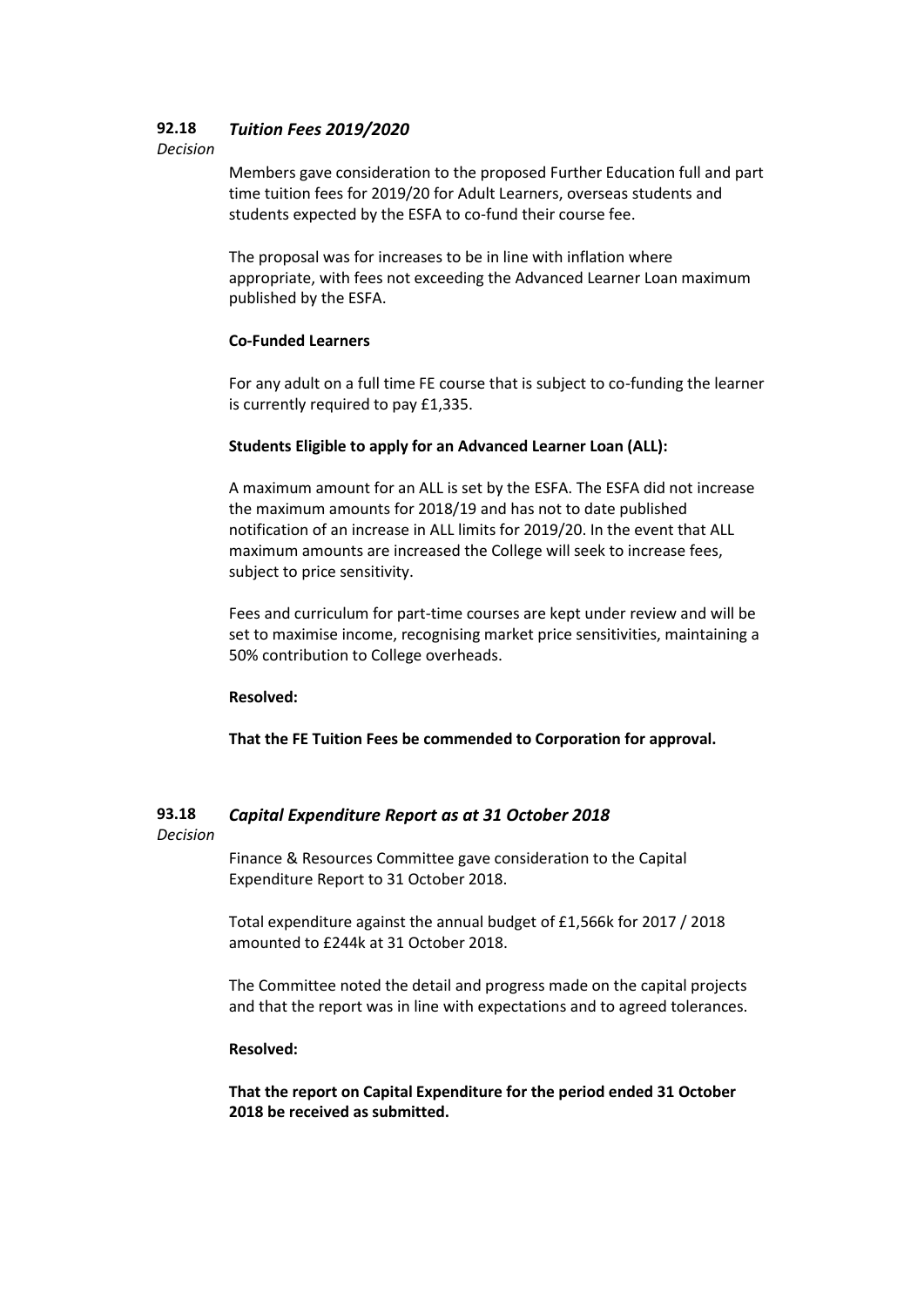#### **94.18** *Student Union Annual Accounts for the Year Ended 31 July 2018*

# *Decision*

Consideration was given to the Student Union annual accounts for the year ended 31 July 2018.

The MSU receives £9,000 from College funds for each academic year.

The MSU accounts showed a small deficit of £628.09.

The reserves showed a healthy balance of £19.916.

The Committee expressed satisfaction with the accounts.

### **Resolved:**

**That the Myerscough Student Union Audited Annual Accounts for the year ending 31 July 2018 be approved.**

#### **95.18** *Statutory Risk Register*

### *Decision*

Members gave consideration to those elements of the Risk Register applicable to Finance & Resources Committee.

The DP Finance & Corporate Services had developed the report to provide a summary page which provided updates and trends. A risk appetite statement was included as was the assessment framework that had been developed and was included to ensure consistency of scoring for inherent and residual risk. Members commented on a ''very helpful presentation''.

In response to questions it was confirmed that a risk on the potential risk of tuition fees had been added and the score recorded accordingly.

There had been increases to some risks and new ones were added.

Risk 3O: Potential financial impact of Agriculture Bill that replaces the EU Common Agriculture Policy post the UK leaving the European Union.

Risk 3P: Financial impact of increases in employers pension contributions to the Colleges pension schemes

Residual risk scores had been increased for 3 risks, concerning apprenticeship funding, possibility of fraudulent activity and failure to achieve ESFA contracted values for classroom based FE funding.

# **Resolved:**

**That the Statutory Risk Register for Finance & Resources Committee be received.**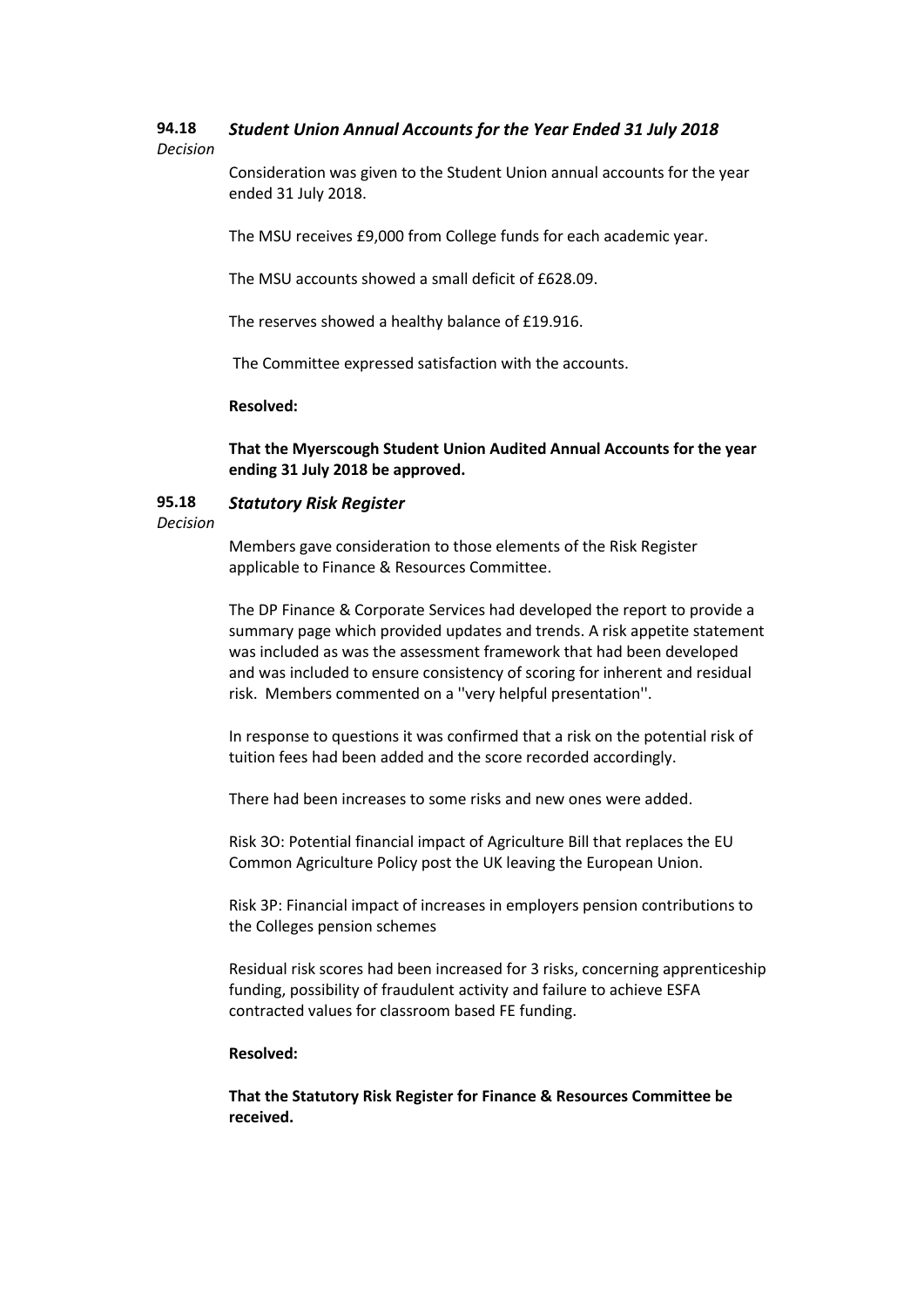#### **96.18** *Overseas Visits Policy - Review*

*Decision*

The Committee gave consideration to the review of the Overseas Visits Policy. The only changes made were the addition of a link to the ''Organising Off-Campus Activities Procedure'' concerning trips and visits and an amendment to include a job title without an individual name.

Members noted the Boards responsibility in approved in advance of overseas travel being booked and paid for and expressed satisfaction in the policy and procedures.

### **Resolved:**

**That the Overseas Visits Policy be approved.**

#### **97.18** *Decision Human Resources Report for the Period Ended 31 October 2018*

The report contained analysis of staff turnover, breakdown and analysis of leavers, staff stability index, staff sickness statistics and the Staff Survey Action Plan.

Overall staff turnover has increased with the figure at 18.99% which is above the AoC benchmark. The Support staff turnover showed the highest increase. Members noted challenges in retention of staff with higher pay options available in schools, sixth forms and universities. Members noted the main reasons for leaving was level of pay. Change of career was the second most common reason cited by support staff.

Sickness continued to be monitored, and had met College targets, the overall sick pay total had reduced.

# **Resolved:**

**That the Human Resources Report be received.**

#### **98.18** *Decision Health and Safety Report for the Period Ended 31 October 2018*

Members gave consideration to the Health and Safety Report for the period ended 31 October 2018 which included a summary of key strengths, areas for improvement, actions taken and the impact, and further actions planned and expected impact.

Accidents were depicted by area as well as cause with Equine reporting more than other departments and slips, trips and falls the most common cause.

There had been 1 RIDDOR reported accident which did not require further investigation.